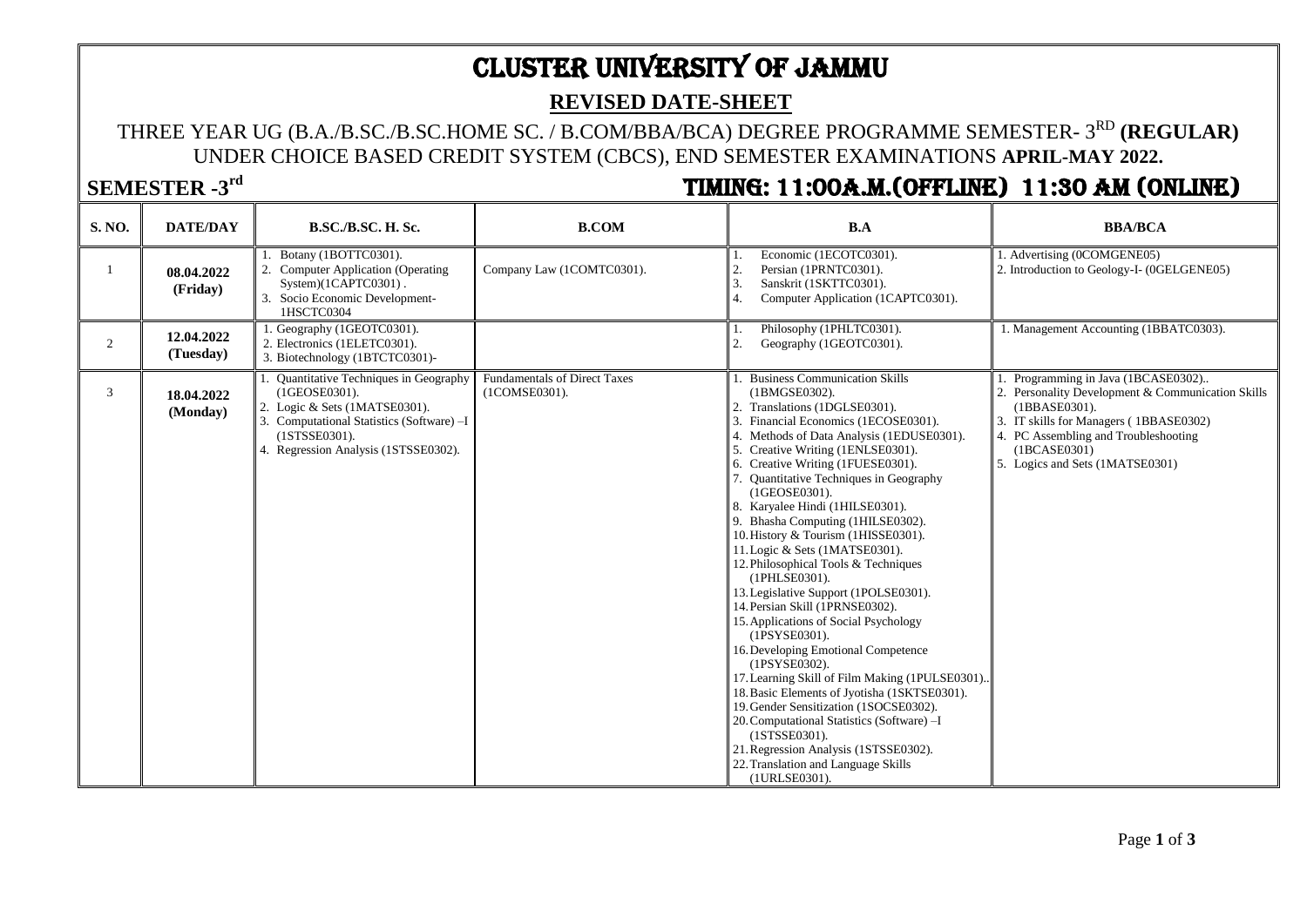| $\overline{4}$  | 21.04.2022<br>(Thursday)  | 1. Zoology (1ZOOTC0301).                                                                                                                                                                                                                                                                                                                                                                                                                                                                                                                                                                                                                                                                                                                                                                                                                                            |                                         | Education (1EDUTC0301).<br>Sales Management (1MMGTC0301).<br>2.                                                                                                                  | 1. Principles of Marketing (1BBATC0302).<br>2. Networking and Internet (1BCATC0302). |
|-----------------|---------------------------|---------------------------------------------------------------------------------------------------------------------------------------------------------------------------------------------------------------------------------------------------------------------------------------------------------------------------------------------------------------------------------------------------------------------------------------------------------------------------------------------------------------------------------------------------------------------------------------------------------------------------------------------------------------------------------------------------------------------------------------------------------------------------------------------------------------------------------------------------------------------|-----------------------------------------|----------------------------------------------------------------------------------------------------------------------------------------------------------------------------------|--------------------------------------------------------------------------------------|
| $5\overline{)}$ | 25.04.2022<br>(Monday)    | 1. Chemistry (1CHMTC0301).<br>2. Statistics (1STSTC0301).<br>3. Physical Sciences (1HSCTC0301).                                                                                                                                                                                                                                                                                                                                                                                                                                                                                                                                                                                                                                                                                                                                                                     |                                         | Political Science (1POLTC0301).<br>2.<br>Statistics (1STSTC0301).<br>3.<br>Indian Music (1MUSTC0301).                                                                            |                                                                                      |
| 6               | 28.04.2022<br>(Thursday)  |                                                                                                                                                                                                                                                                                                                                                                                                                                                                                                                                                                                                                                                                                                                                                                                                                                                                     |                                         | 1. MIL Literature<br>i. Hindi Literature (1HILTC0301).<br>ii. Urdu Literature (1URLTC0301).<br>Punjabi Literature (1PULTC0301).<br>iii.<br>Dogri Literature (1DGLTC0301).<br>iv. |                                                                                      |
| $7\overline{ }$ | 04.05.2022<br>(Wednesday) | 1. Geology (1GELTC0301).<br>2. Food Science & Quality Control<br>(1FSTC0301)                                                                                                                                                                                                                                                                                                                                                                                                                                                                                                                                                                                                                                                                                                                                                                                        |                                         | 1. History (1HISTC0301).<br>2. Psychology (1PSYTC0301).<br>3. Functional English (1FUETC0301).                                                                                   |                                                                                      |
| 8               | 07.05.2022<br>(Saturday)  | 1. Nursery Gardening & Floriculture<br>(1BOTSE0301).<br>2. Instrumentation & Bio-Analytical<br>Tools (1BTCSE0301).<br>3. Plant Tissue Culture (1BTCSE0302).<br>4. Software Engineering<br>(1CAPSE0301).<br>5. PC Assembly & Trouble Shooting<br>(1CAPSE0302).<br>6. Pesticides & Green Methods in<br>Chemistry (1CHMSE0301).<br>7. Cosmetics, Perfumes & Fuel Chemistry<br>(1CHMSE0302)<br>8. Renewable Energy & Energy<br>Harvesting (1ELESE0302).<br>9. Technology of Processing of Fruits &<br>Vegetables (1FSTSE0301).<br>10. Gemmology (1GELSE0301).<br>11. Environmental Geology<br>(1GELSE0302).<br>12. Nutrition Health Communication<br>(1HSCSE0301).<br>13. Nutrition Health Communication<br>(1HSESE0301).<br>14. Physics Workshop Skills<br>(1PHYSE0301).<br>15. Electrical Circuits & Network Skills<br>(1PHYSE0302).<br>16. Sericulture (1ZOOSE0302). |                                         | Home Science (Elective) (1HSETC0301).<br>English Literature(1ENLTC0301)                                                                                                          |                                                                                      |
| 9               | 10.05.2022<br>(Tuesday)   | 1. Mathematics (1MATTC0301)<br>2. Life Span Development<br>(1HSCTC0302).                                                                                                                                                                                                                                                                                                                                                                                                                                                                                                                                                                                                                                                                                                                                                                                            | Income Tax Law & Practice (1COMTC0302). | Mathematics (1MATTC0301)<br>Sociology(1SOCTC0301)<br>2.<br>3. Legal Aspects of Business (1BMGTC0301).                                                                            | 1. Mathematics (Real -analysis) (1MATTC0301)                                         |